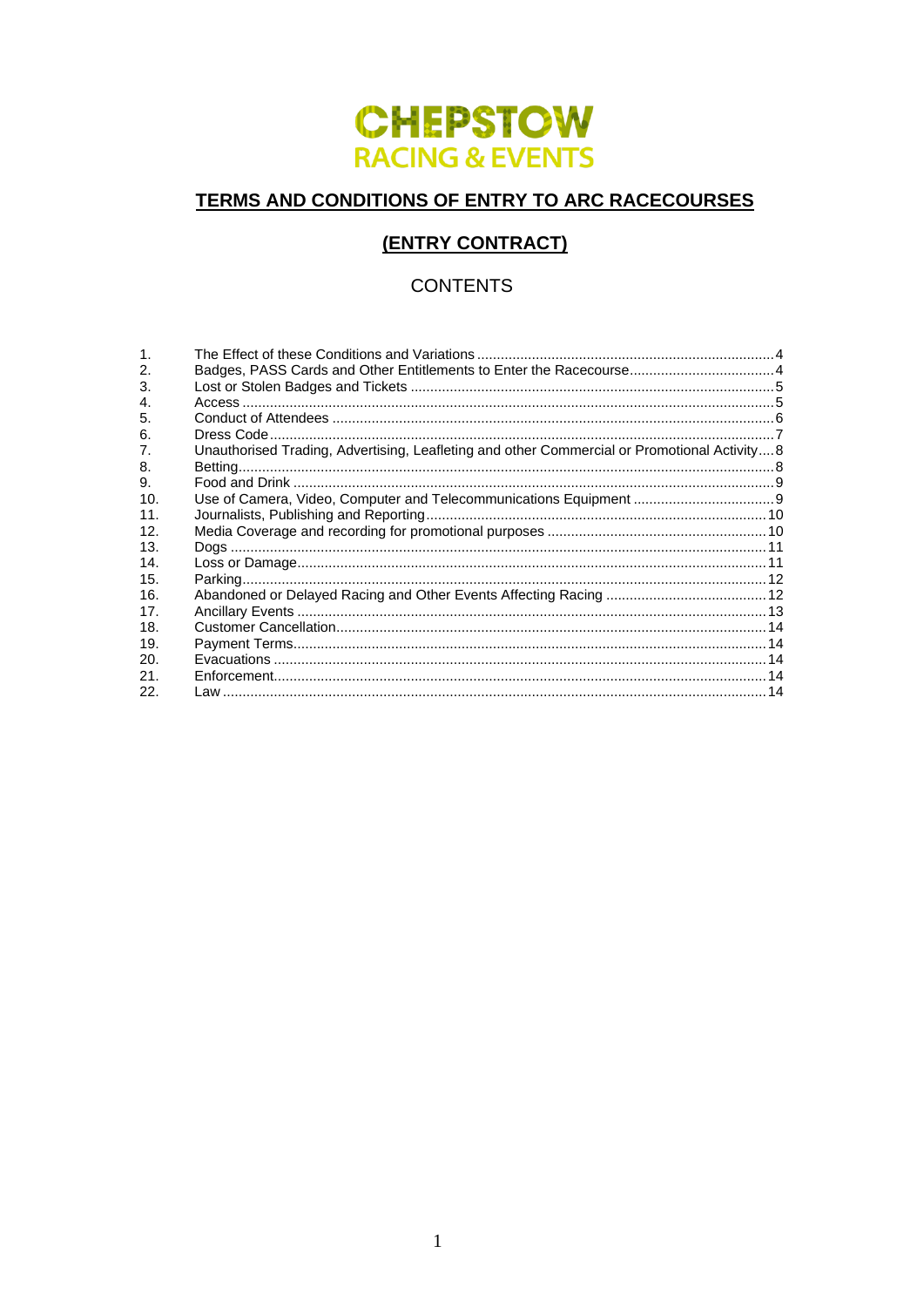# **TERMS AND CONDITIONS OF ENTRY TO ARC RACECOURSES**

# *(ENTRY CONTRACT)*

#### **IMPORTANT - PLEASE READ**

• These terms and conditions of entry ("**Conditions**") apply to all persons entering the relevant racecourse and grounds ("**Attendee"** or "**you"**), as shown on the attached map, known as Chepstow Racecourse (the "**Racecourse").** These Conditions are issued by Arena Racing Company (the "**Operator"** or "**we"**). Acceptance of these Conditions will result in a legally binding contract between you and the Operator which include the terms of the licence which we have granted to you to enter the Racecourse.

#### • **It is your responsibility to familiarise yourself with these Conditions.**

- These Conditions may also be referred to as the Entry Contract.
- These Conditions apply to all persons entering the Racecourse. If you attend the Racecourse in any capacity other than as a private individual, you must also agree to a set of Special Conditions, which will apply in addition to the Conditions. The Special Conditions are available at Chepstow Racecourse and the Chepstow Racecourse website.
- If you do not understand or have any questions relating to these Conditions or any Special Conditions you should contact the Operator without delay for clarification.
- Every Attendee entering the Racecourse shall be deemed to have accepted all **The Rules of Racing** and shall do so subject to The Rules of Racing published by the British Horseracing Authority from time to time
- Entry to the Racecourse shall be at our discretion. We reserve the right to refuse entry to or expel any person from the Racecourse in accordance with these Conditions.
- Children under the age of 18 years must be accompanied by an adult.
- The re-sale of Tickets without our prior consent may lead to the Ticket being void (with no refund) and entry to the Ticket-holder being refused. Please see Condition [2.](#page-3-1)
- The use of recording or communications equipment (e.g. cameras, video cameras, mobile phones, tablets and laptops) is strictly regulated by these Conditions. You must not use or make available any photograph, video footage or any other race data for commercial purposes (whether or not you receive payment in return). Please see Condition 10.
- Our liability under these Conditions is limited. Please see Condition 14.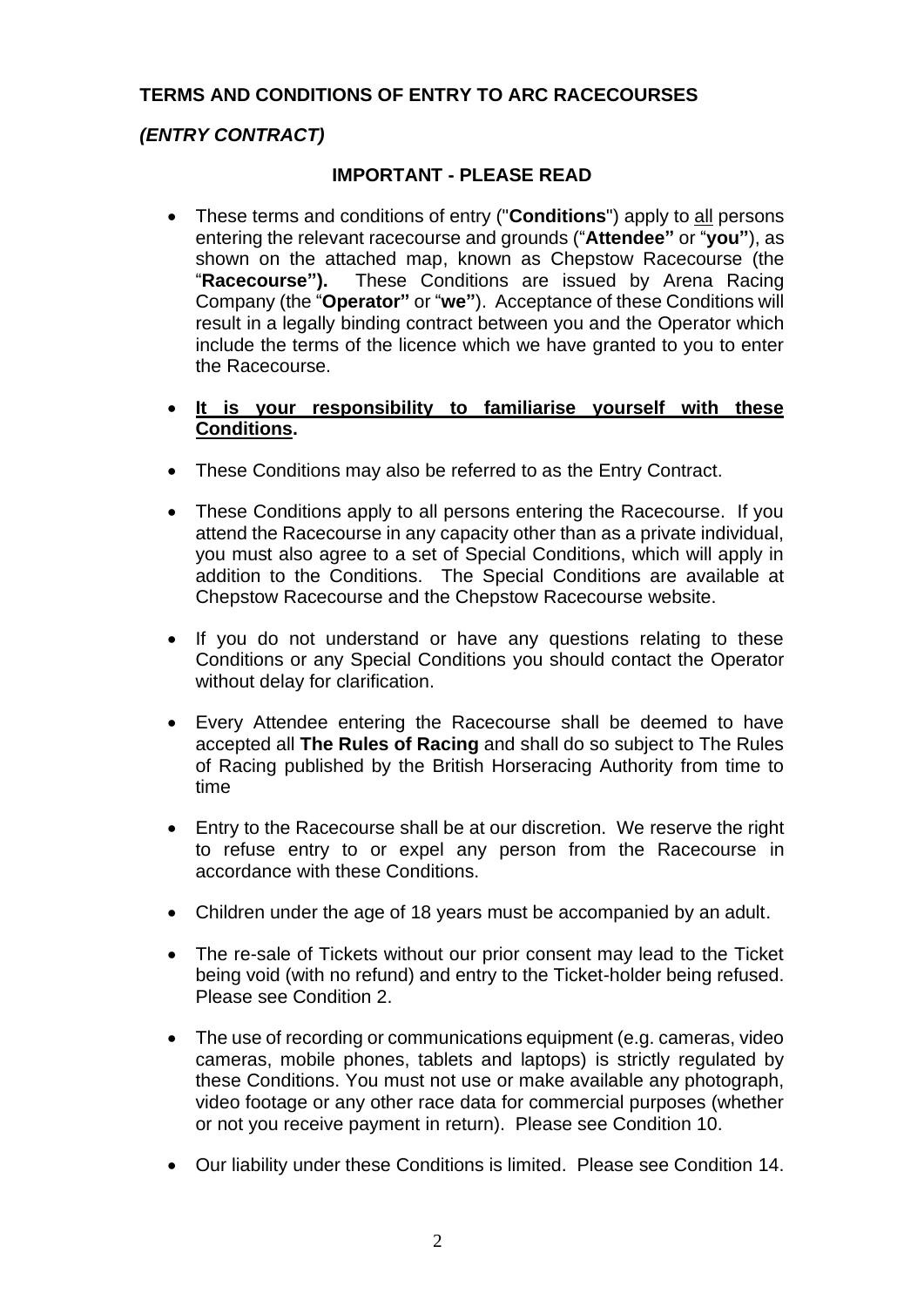- We reserve the right to search you and your belongings at any time whilst you are at the Racecourse. If you refuse a request to search you or your belongings, we might require you to leave the Racecourse.
- You must not bring alcohol into the Racecourse, unless this is specifically permitted by the Operator. We will confiscate and dispose of any alcohol purchased off the premises that is not permitted by the Operator.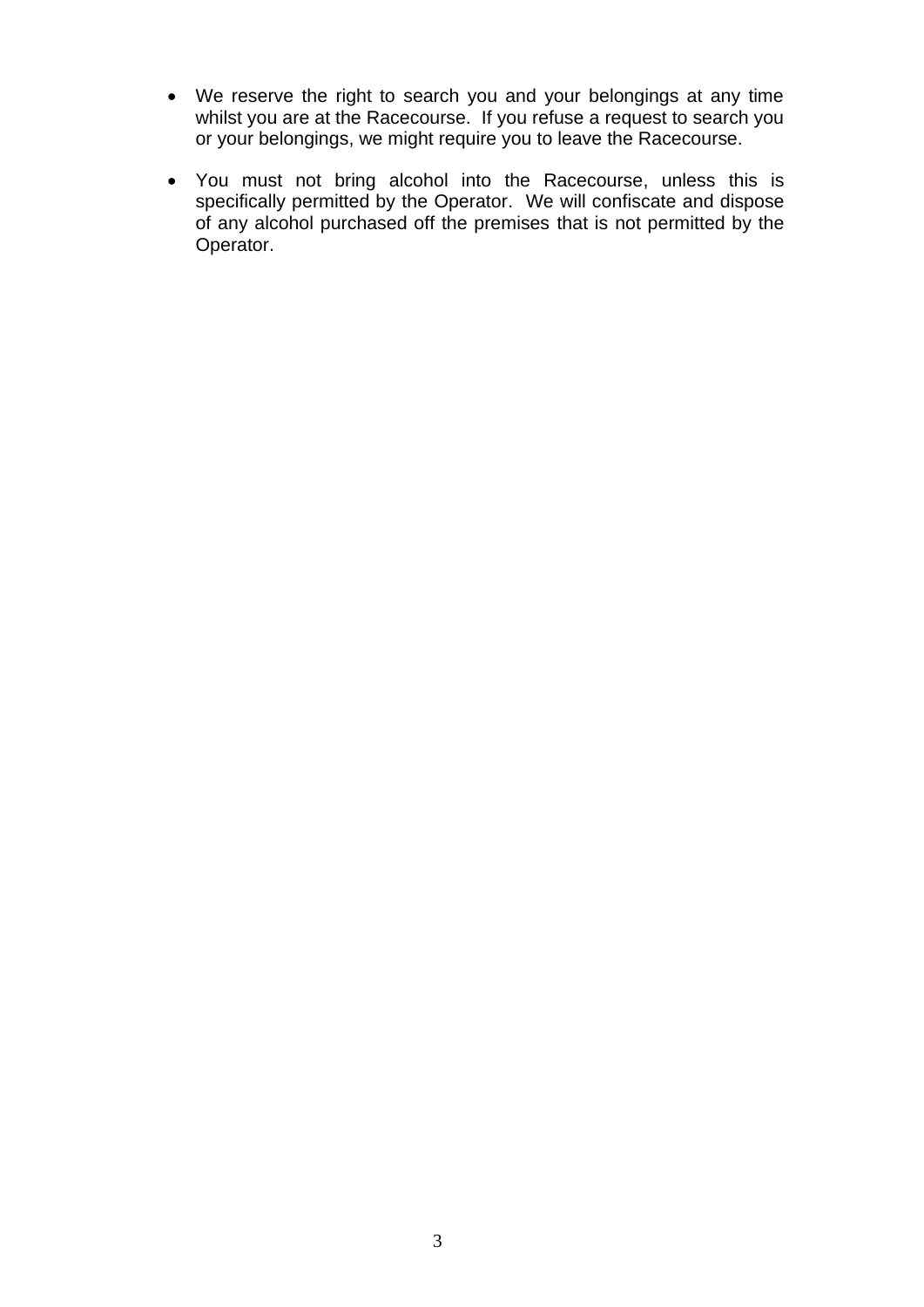# **THE FOLLOWING CONDITIONS APPLY TO ALL ATTENDEES.**

#### <span id="page-3-0"></span>1. **The Effect of these Conditions and Variations**

- 1.1 All Attendees who enter the Racecourse (including all surrounding land, car parks and other facilities which are under the ownership and/or control of the Operator) shall be deemed to have accepted these Conditions. Attendees are admitted to the Racecourse strictly subject to these Conditions. There are no exceptions.
- 1.2 Whilst these Conditions are intended to be comprehensive, Attendees are admitted to the Racecourse on the basis that they will comply with both the letter and the spirit of these Conditions.
- 1.3 All Attendees are permitted access to the Racecourse at our discretion and must conduct themselves on the Racecourse in accordance with all reasonable rules, requests and guidelines which we may publish and impose from time to time.
- 1.4 We reserve the right to amend and supplement these Conditions by publishing additional and supplementary conditions and guidelines from time to time ("**Variations"**). Variations will be effective to vary these Conditions on such basis as we may stipulate and may be of permanent or temporary effect. We will take reasonable steps to bring any Variations to your attention.

#### <span id="page-3-1"></span>2. **Badges, PASS Cards and Other Entitlements to Enter the Racecourse**

- 2.1 Badges, Privileged Access Swipe System (**PASS**) Cards, tickets and other entitlements (each a '**Ticket'** for the purposes of these conditions) to enter the Racecourse shall only be purchased or allocated by an authorised source approved by the Operator.
- 2.2 Badges and PASS Cards are non-transferable. No other Tickets shall be:
	- (a) transferred, sold or offered for sale:
		- (i) if prohibited by law;
		- (ii) to anyone under the age of 18; or
		- (iii) in the course of any business or profit-making enterprise whatsoever;
	- (b) coupled or bundled with any other product or services or used for any commercial or promotional purpose whatsoever; or
	- (c) offered or obtained as a competition prize,

without our consent (which we may withhold in our absolute discretion).

<span id="page-3-2"></span>2.3 In the event that you are no longer able to attend a raceday for which you have a Ticket (other than a Badge or PASS Card), you may transfer, sell or offer for sale such Ticket at face value (including any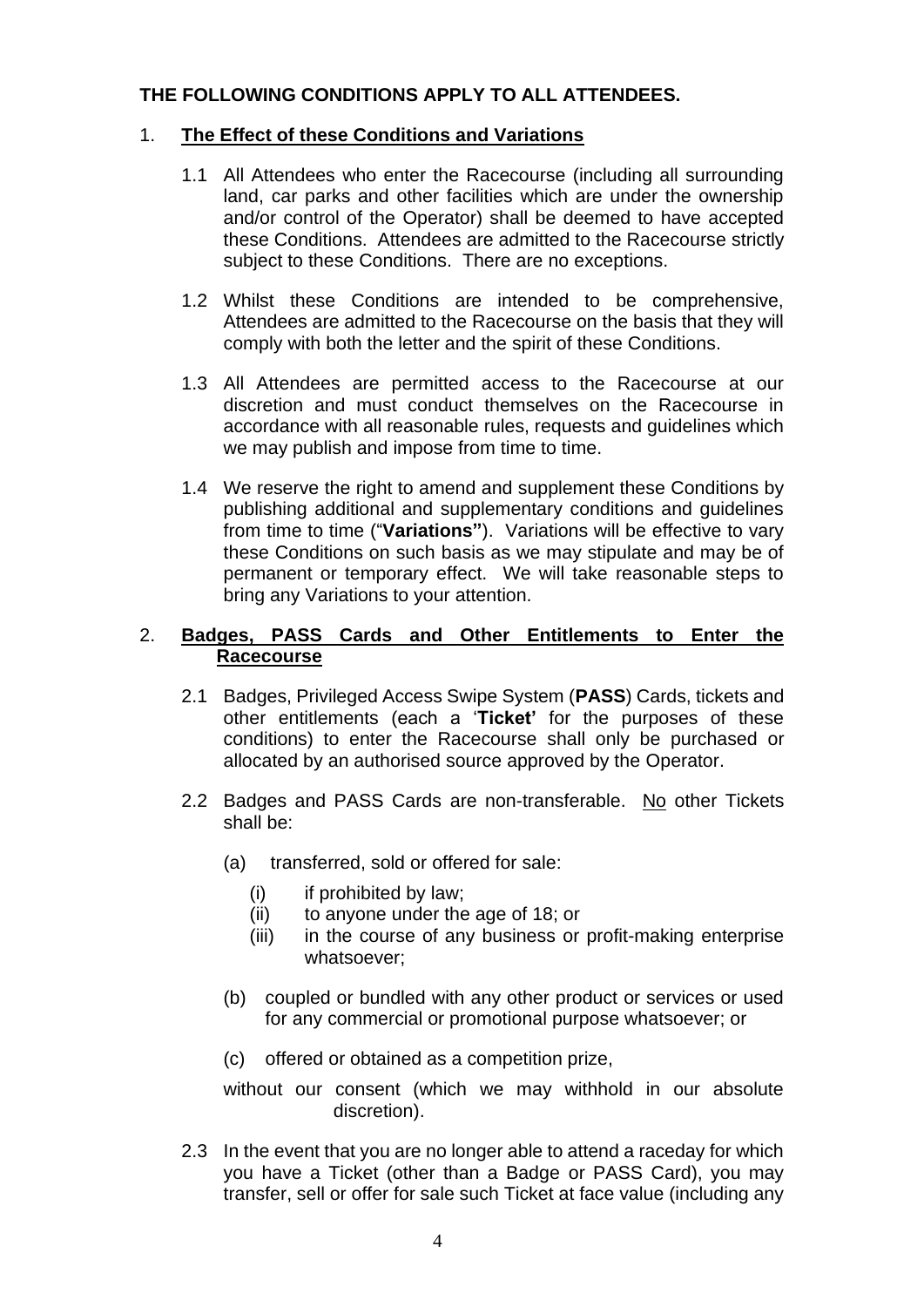relevant handling or booking fee), provided that you obtain our prior consent (such consent not to be unreasonably withheld).

- 2.4 Any Ticket obtained in breach of Conditions 2.1, 2.2 or [2.3](#page-3-2) shall be void. Any person seeking to use a void Ticket may be refused entry to, or ejected from, the Racecourse and the racecourse reserves the right to not refund any such void Tickets.
- 2.5 All Tickets issued by the Operator or on its behalf shall remain the Operator's property at all times. We reserve the right to require the immediate return of a Ticket at any time.
- 2.6 Any data provided to the Operator when obtaining Tickets will be managed in line with the Operator's Privacy Policy, which is available from the Operator's website and from the Chepstow Racecourse wesbite.
- 2.7 The Operator may retain records of any suspected misuse of Tickets or other documents or entitlements to enter the Racecourse and may share those records with other racecourses and/or the British Horseracing Authority.
- 2.8 These Conditions apply to all Attendees irrespective of whether or not an Attendee has paid for admission and whether or not an Attendee has been issued with a Ticket or other document or entitlement to enter the Racecourse.
- 2.9 These Conditions apply in addition to any other terms and conditions imposed on badgeholders, PASS Card holders or other entitlement that may have been issued or granted. These Conditions shall apply in preference to any conflicting provisions in such other terms and conditions.
- 2.10 No refund shall be given in respect of any unused part of any Ticket.
- 2.11 You must show your Ticket to the Operator on demand. If you fail to bring your Ticket to a fixture, you will have to pay the full daily admission price for the relevant enclosure (if any) applicable on the day.
- 2.12 Attendees must ensure that badges are securely attached to their clothing on racedays and visible at all times whilst present at the Racecourse.

#### <span id="page-4-0"></span>3. **Lost or Stolen Badges and Tickets**

We accept no responsibility for lost or stolen Tickets. We are not obliged to replace lost or stolen Tickets. If we decide to replace a lost or stolen Ticket we may charge a replacement fee to you.

#### <span id="page-4-1"></span>4. **Access**

4.1 Permission to enter the Racecourse does not constitute guaranteed entry to the Racecourse, any particular area of the Racecourse or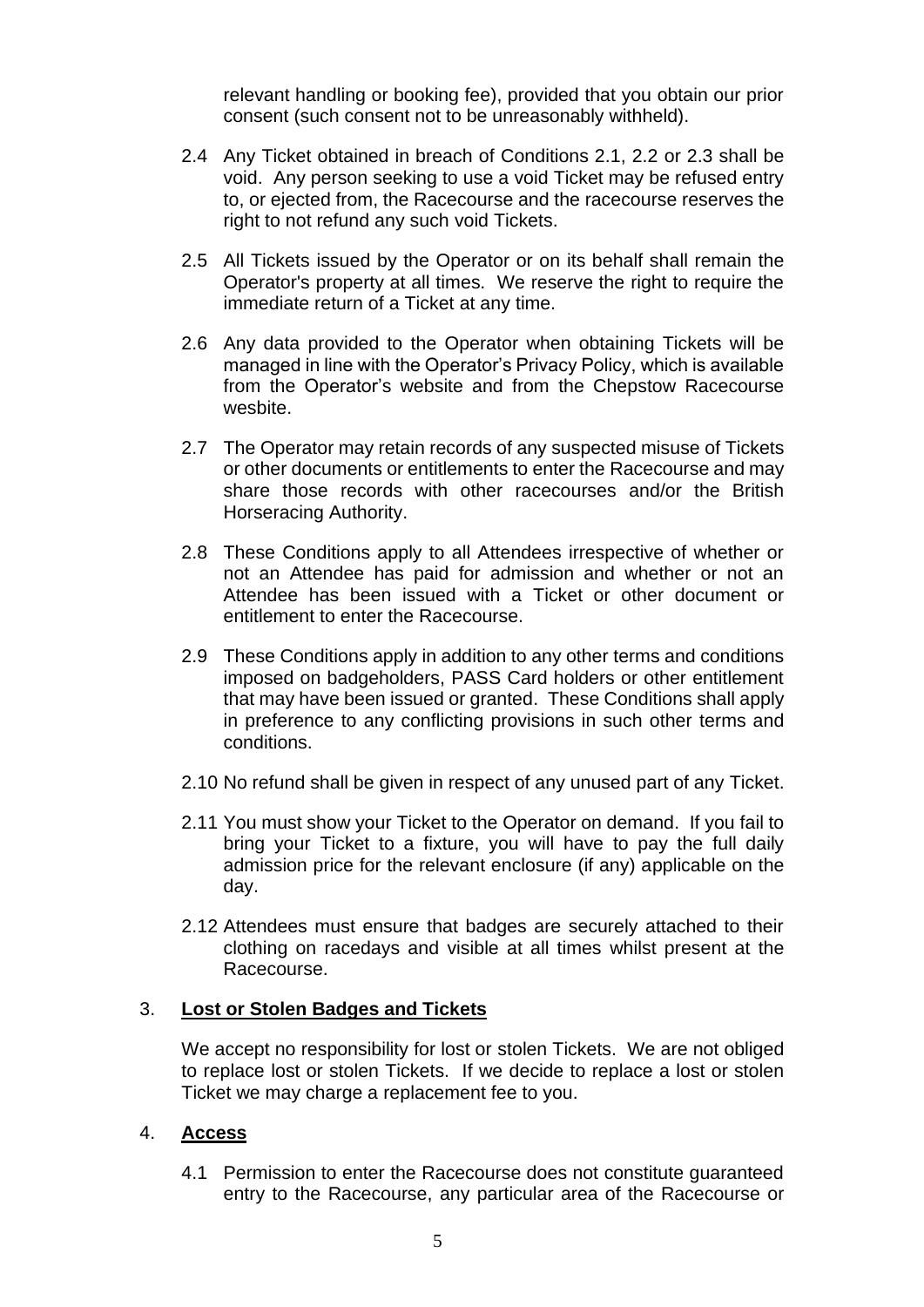any Racecourse buildings or facilities. We reserve the right to refuse or condition access to areas of the Racecourse from time to time and on a temporary or permanent basis.

- 4.2 Unless we give specific permission, you are prohibited from entering the Weighing Room, the Stewards' Room, the Sampling Unit, the Racecourse Stables, the Judges' Box, the Winners' Enclosure, the Parade Ring, the Press Room, the Racecourse Data Collection Area and any other areas marked private, 'officials only', or to which we may otherwise restrict access from time to time.
- 4.3 Children under the age of 18 must be accompanied by an adult. You are responsible for each child that you bring onto the Racecourse and shall ensure each child complies with these Conditions.
- 4.4 Children under twelve are not allowed to enter the Winners' Enclosure or the Parade Ring under any circumstances.
- 4.5 Your Ticket may restrict access to certain areas of the Racecourse including the various enclosures. Where a Ticket restricts access to some or all enclosures, transfers between enclosures may be possible on a raceday. Transfers will be subject to application at the Racecourse reception/ticket office.
- 4.6 No Ticket gives any Attendee any right to receive, use or exploit any racing data, audio, visual or audio-visual coverage of any race or fixture. All such rights are reserved. Any coverage or data made available at the Racecourse is made available for the personal use and consumption of Attendees only and redistribution to any person outside the Racecourse is strictly prohibited.

#### <span id="page-5-0"></span>5. **Conduct of Attendees**

- 5.1 We reserve the right in our absolute discretion at any time and without prior notice to refuse admission to or expel and/or ban any Attendee who, in our opinion:
	- (a) has breached or is likely to breach these Conditions;
	- (b) has or is likely to commit a criminal offence or otherwise do anything which is unlawful; and/or
	- (c) behaves or is likely to behave in an unacceptable or unruly manner or in a manner likely to cause offence to other Attendees,

and, any ban we may impose may, at our option, relate to the Racecourse and/or any other racecourse in Great Britain and may be temporary or permanent.

5.2 You must follow the reasonable written and/or verbal instructions of safety stewards, other staff or officials and the police or other emergency services present at the Racecourse at all times.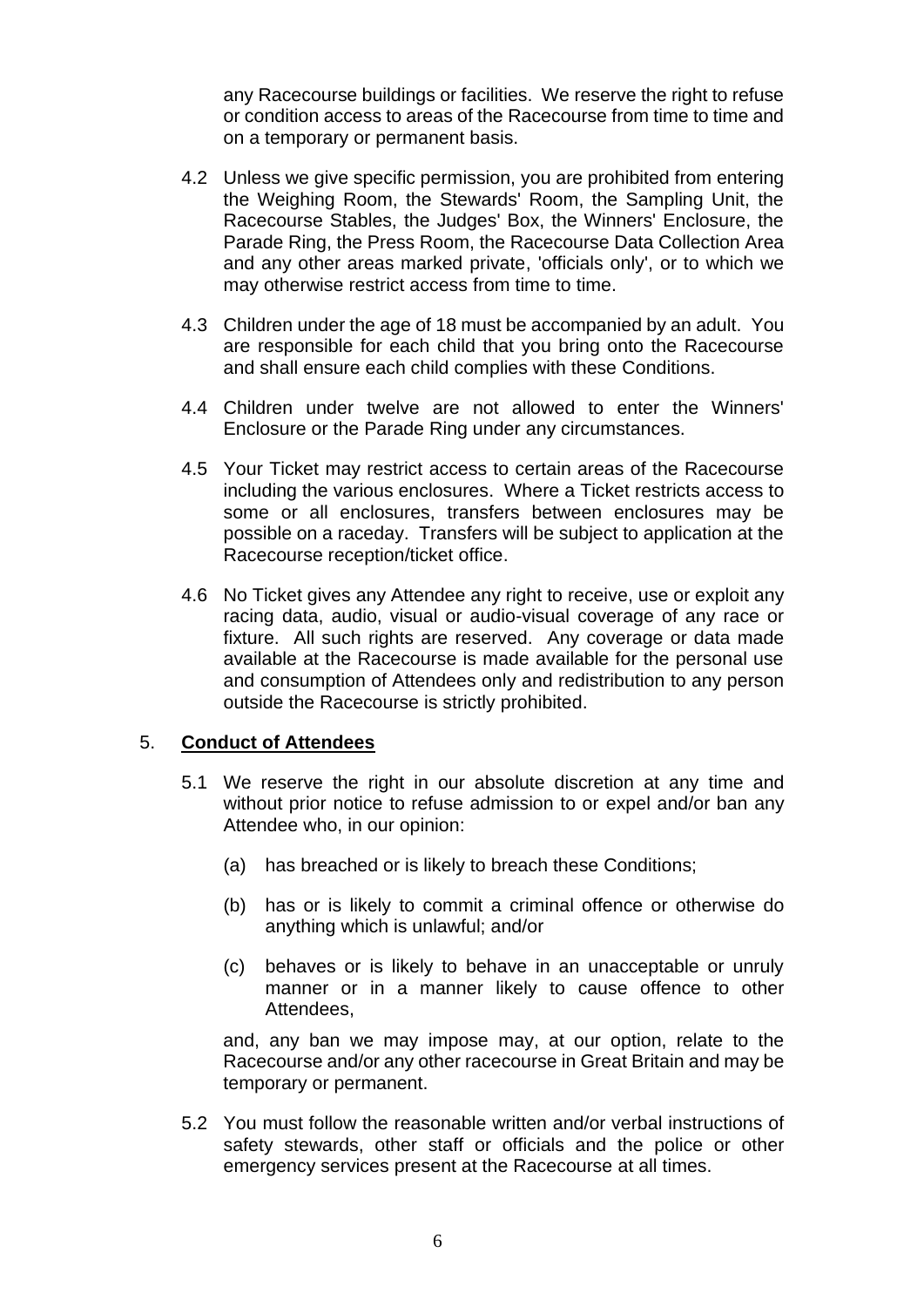- 5.3 In the interests of safety or to check for items you are prohibited from bringing onto the Racecourse, we may request to conduct personal body searches of Attendees and/or search their personal belongings. We shall be entitled to refuse entry to or expel from the Racecourse any Attendee who refuses to comply with such a request.
- 5.4 The following items must not be brought onto the Racecourse: illegal drugs, knives, fireworks, smoke canisters, air-horns, drinking glasses, bottles or other glass or similarly breakable containers, cans, poles and any other article that might be used as a weapon and/or may in our reasonable opinion compromise the safety of any person or animal present at the Racecourse. We shall be entitled to refuse entry to or expel and/or ban from the Racecourse any Attendee with such items in their possession.
- 5.5 The following are prohibited on the Racecourse:
	- (a) flags, banners and other articles and any behaviour which may distract or frighten the horses;
	- (b) unmanned aircraft systems, drones, aerial systems or vehicles that have not been expressly authorised by the Operator in writing in advance;
	- (c) any behaviour which may disrupt or impair the experience of other Attendees;
	- (d) climbing fences, stands or any other structures or buildings;
	- (e) throwing any object without lawful authority or excuse;
	- (f) obstruction of gangways, access ways, exits, entrances, stairways and similar places;
	- (g) damaging or defacing Racecourse property;
	- (h) smoking in any designated "No Smoking" areas; and
	- (i) any item which may be used for any marketing or promotional activity whatsoever which has not been expressly authorised by the Operator in writing.
- 5.6 We reserve the right to designate any and all areas of the Racecourse as "No-Smoking" areas.
- 5.7 From time to time we may close race track crossings for safety reasons. Attendees are prohibited from attempting to cross any closed crossing or attempting to cross the race track other than at an open crossing.

#### <span id="page-6-0"></span>6. **Dress Code**

6.1 We may at our discretion implement a dress code for particular race days, for specific enclosures on race days and/or any other areas of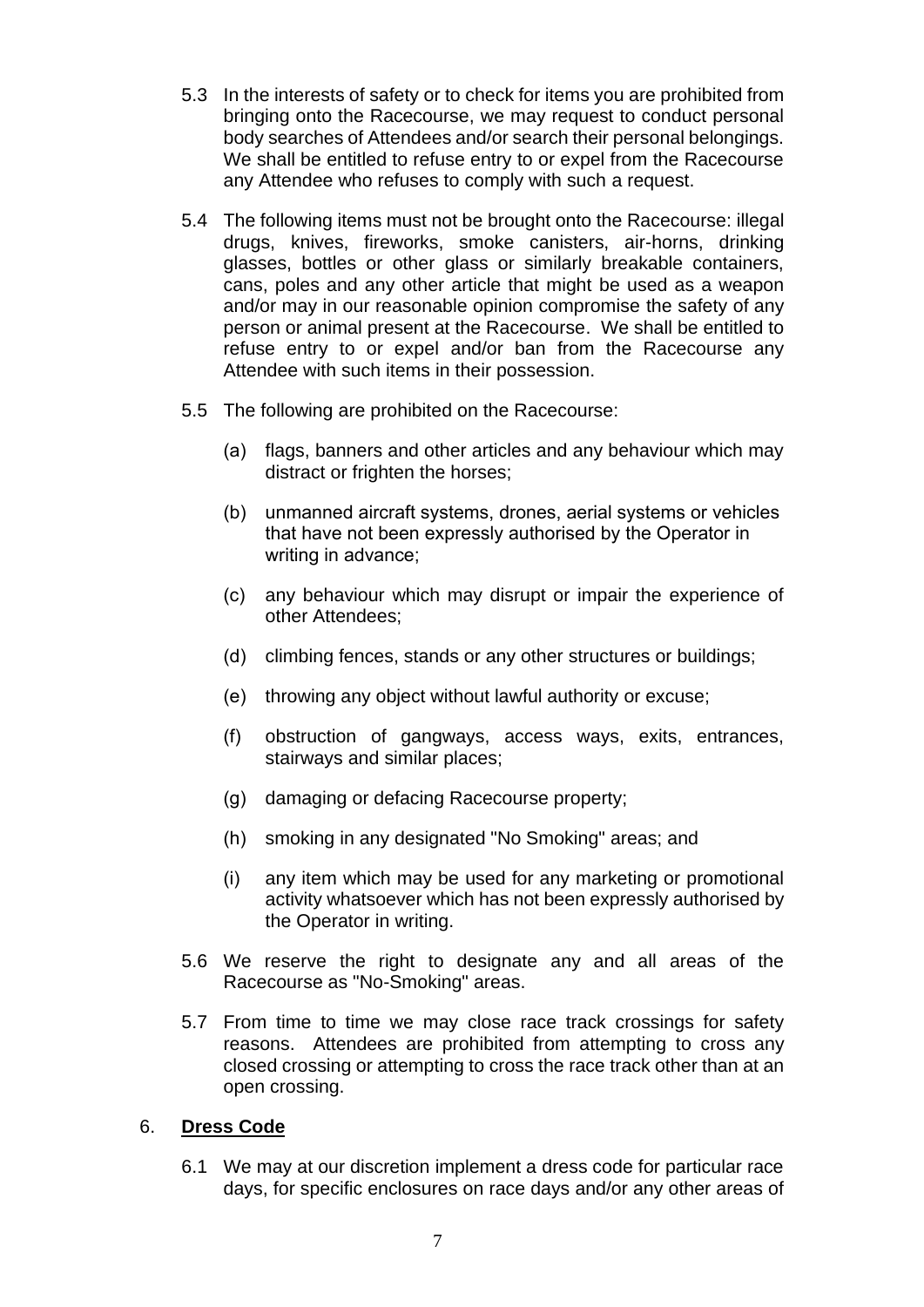the Racecourse where a particular dress code is required as specified on the Racecourse website. All Attendees must comply with the dress code for each race day, for each enclosure and/or any other areas of the Racecourse where a dress code may be in force from time to time. We reserve the right to refuse an Attendee access to any area of the Racecourse where a dress code is in force with which the Attendee is not complying.

6.2 Attendees must not wear any clothing which may appear partisan or which may cause offence to others.

#### <span id="page-7-0"></span>7. **Unauthorised Trading, Advertising, Leafleting and other Commercial or Promotional Activity**

- 7.1 Only those Attendees who have been given express prior permission by the Operator to trade, advertise, distribute leaflets or conduct any other commercial or promotional activities on the Racecourse may do so. Trading, advertising, leafleting and commercial or promotional activities by all other Attendees is strictly prohibited. This prohibition extends to and includes:
	- (a) any unauthorised badge, ticket or racecard sellers or hawkers; and
	- (b) any person directly or indirectly involved in the collation and/or distribution of any audio, visual, audio-visual coverage of or data relating to any race or fixture at the Racecourse or any other British racecourse which has not been expressly permitted in advance by the Operator.
- 7.2 We reserve the right to confiscate any equipment, stock or other materials in the possession of any Attendee whilst on the Racecourse who is, or whom we reasonably believe to be, involved in unauthorised trade, advertising, leaflet distribution or other commercial or promotional activities.
- 7.3 We reserve the right to take such legal action (including where appropriate obtaining injunctive and other relief) against or in respect of any person or entity that is in breach of this Condition [7,](#page-7-0) who has in the past breached this Condition [7](#page-7-0) (or any equivalent prior provision) or whom we reasonably believe will breach this Condition [7.](#page-7-0)
- 7.4 If any unauthorised advertising or other sponsorship, promotional or marketing material is distributed to Attendees outside the Racecourse (for example, items of clothing) we reserve the right to refuse entry to any Attendee in possession of such material and to confiscate such material from Attendees within the Racecourse.

#### <span id="page-7-1"></span>8. **Betting**

You shall not lay bets or otherwise conduct any betting or gaming business whilst on the Racecourse unless we give you written permission to do so.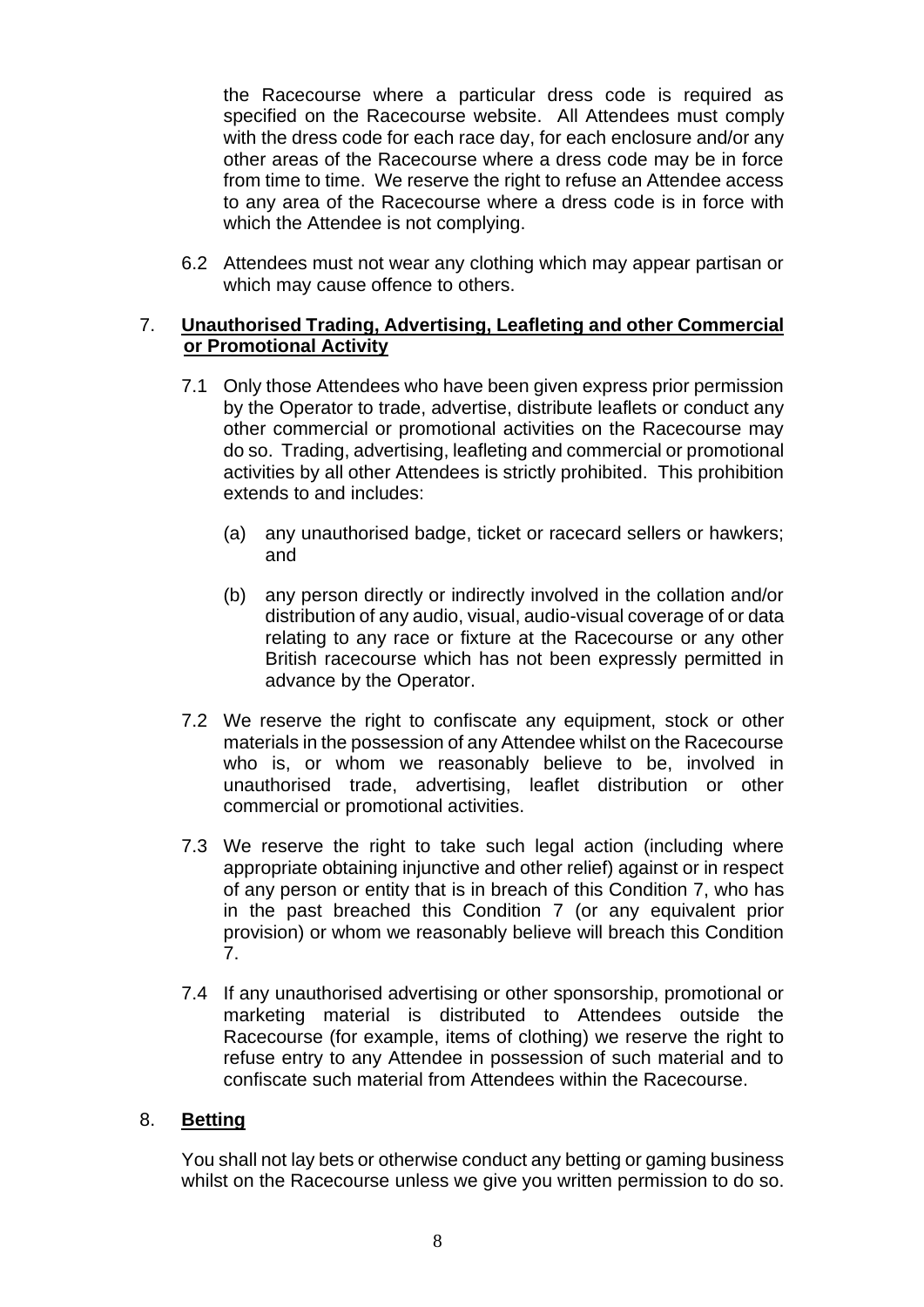You may place bets with those on-course bookmakers or other properly authorised betting businesses.

#### <span id="page-8-0"></span>9. **Food and Drink**

You shall not take any food, drink, glass bottles or glasses onto any part of the Racecourse unless this is specifically permitted by the Operator.

#### <span id="page-8-1"></span>10. **Use of Camera, Video, Computer and Telecommunications Equipment**

#### **YOUR ATTENTION IS PARTICULARLY DRAWN TO THIS CONDITION 10:**

**Non-compliance with the following provisions will constitute a serious breach of these Conditions, as a result of which we shall have the right to cancel and withdraw any Ticket or other entitlements issued to you, eject you from the Racecourse and to pursue any available legal action against you as may be afforded to us.** 

**Use of cameras, video equipment, laptop and other computer equipment, mobile telephones and other telecommunications devices at the Racecourse is strictly controlled and limited. You are not permitted to make any commercial use of any audio/visual coverage, still images or data relating to racing and/or Ancillary Events at the Racecourse.** 

- 10.1 Save as expressly permitted by these Conditions (including without limitation by Condition 10.4), you shall not use any device or technology to capture, record, store, transmit or broadcast any data relating to any race, fixture or other race-related activity (including Ancillary Events) at the Racecourse.
- 10.2 In particular, you must not capture, record, store, transmit (including live stream):
	- (a) any pictures of horses preparing for a race including preparade riding, Saddling Boxes and Parade Ring;
	- (b) any pictures of jockeys preparing for a race including Weighing Room and Parade Ring;
	- (c) any race (either at the Racecourse or any other racecourse) this includes either "live" or pictures from the on-course CCTV;
	- (d) any data relating to any race (either at the Racecourse or any other racecourse) – e.g. odds, Going, colours and colour changes, jockey changes, results; or
	- (e) any activities in integrity areas (i.e. areas with limited access to BHA Officials and designated staff at the Racecourse) – including Weighing Room, Judges Box, Stables and any area signed 'officials only'.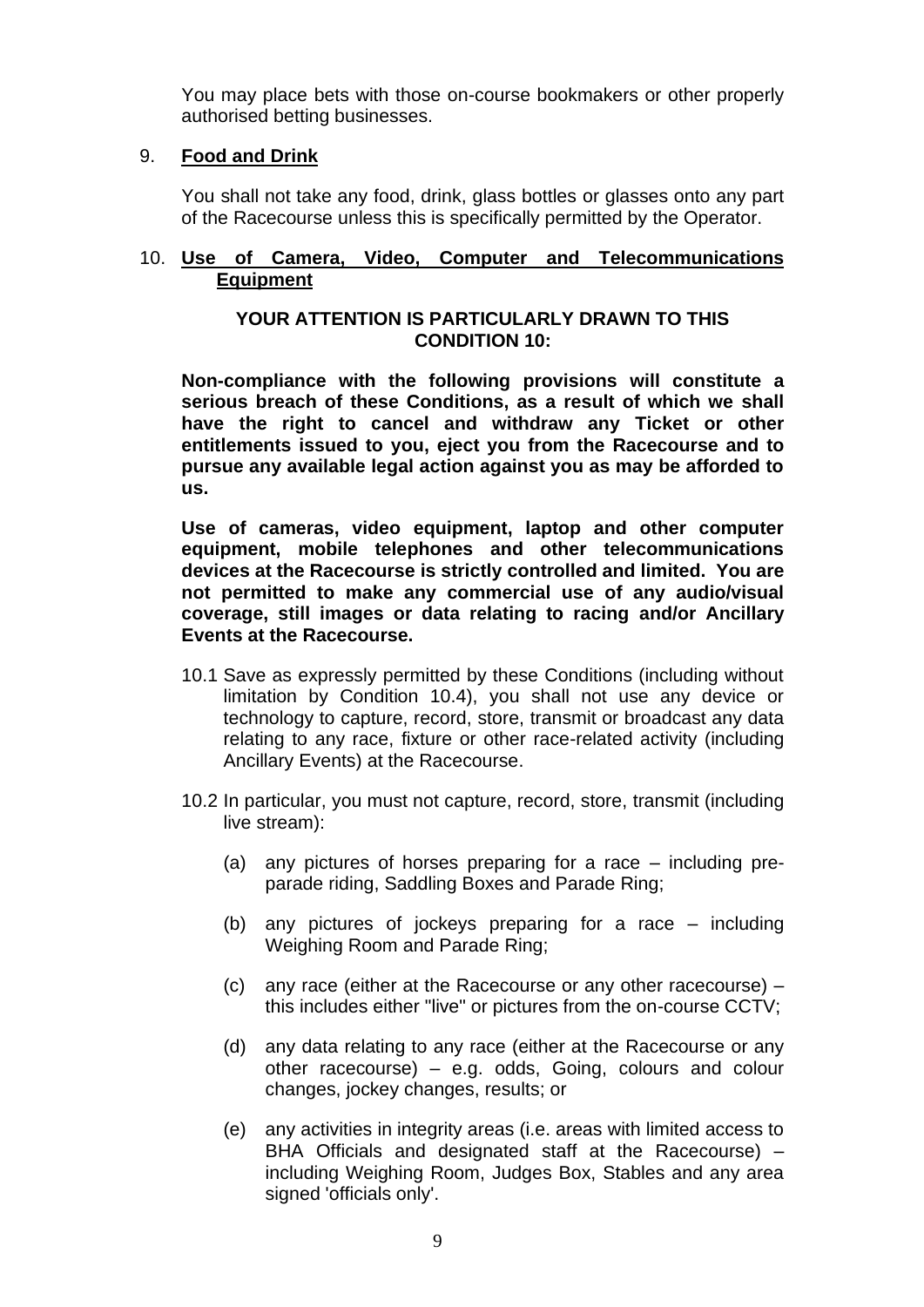- 10.3 The list in Condition 10.2 is indicative of the types of activity prohibited by Condition 10.1 but that list is not exhaustive.
- 10.4 You may use mobile devices and point-and-shoot or compact cameras to capture images for your own private and domestic use (but you shall not use professional level photography or filming equipment). The following rules apply:
	- (a) photography on the racing surface is strictly forbidden;
	- (b) save in relation to Ancillary Events, flash photography is strictly forbidden; and
	- (c) you must not allow a third party to use such images for any commercial purpose and will notify the Operator immediately if you become aware of any unauthorised use of those images.
- 10.5 You agree that all copyright and other intellectual property rights in any unauthorised still, audio, visual, audio-visual coverage or other data shall be assigned to us on creation. If these Conditions are not sufficient to give effect to this assignment you will do all such things and execute all such documents as we may require to transfer ownership of those rights to the Operator.
- 10.6 Unless specifically permitted by these Conditions, you shall not use mobile telephones or any other communications device whilst on the Racecourse to communicate with anyone outside the Racecourse for the purpose of or in connection with any betting.
- 10.7 You may use mobile telephones or any other communications device whilst on the Racecourse to connect to the Racecourse wifi that is generally made available to Attendees by the Operator, for the purpose of accessing, and making full use of, certain betting websites. The full list of betting websites that the Operator agrees to make available to Attendees through the Racecourse wifi from time to time will be listed on the webpage that Attendees will be automatically directed to when connecting to the wifi.
- 10.8 We reserve the right to confiscate any camera, video equipment, mobile telephone, radio and any telecommunications or other device (including computer similar equipment) and any media or device upon which any audio/visual content or data may be stored that is in your possession and delete any such content if we believe you have breached or are likely to breach this Condition 10.

## <span id="page-9-0"></span>11. **Journalists, Publishing and Reporting**

You are not permitted to report on, broadcast or otherwise write any article about a race, fixture or Ancillary Event at the Racecourse. You will need to enter into a supplementary agreement with the Operator if you wish to undertake any press or associated activities at the Racecourse.

#### <span id="page-9-1"></span>12. **Media Coverage and recording for promotional purposes**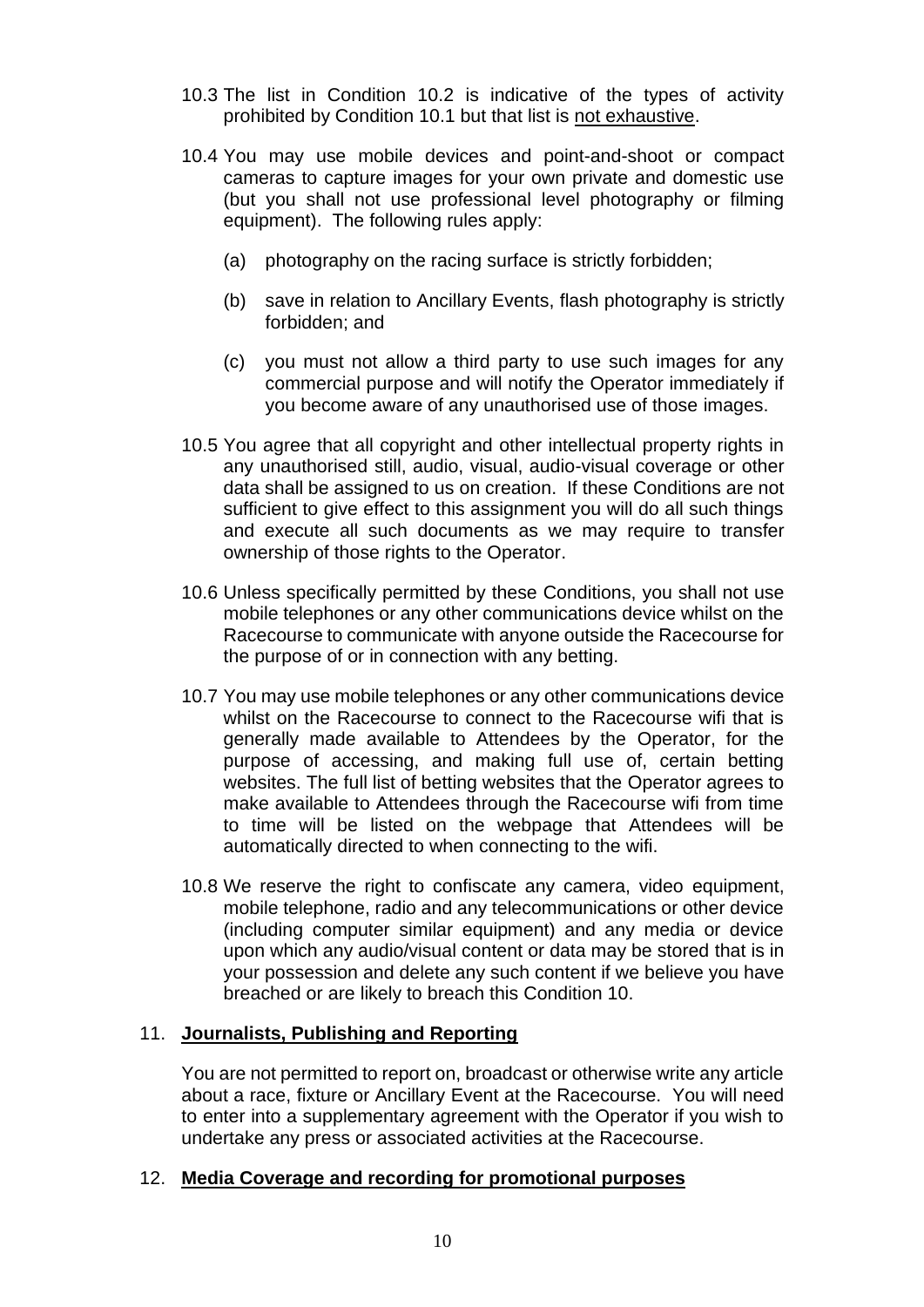- 12.1 All Attendees (which for the purposes of this condition includes horses and Attendees with children) are reminded that many races and fixtures are given coverage on television, radio and in print and various other forms of media. By entering the Racecourse, you accept (for yourself and on behalf of any horse or children in your care) that you/they may appear in such coverage, which may also include printed or electronic material used for the promotion of the Racecourse.
- 12.2 Accordingly, you shall have no right to or demand any payment in respect of, your, your horse's or your children's inclusion in any such coverage whether produced by the Operator or by third parties authorised by the Operator. Furthermore by entering the Racecourse you accept (for yourself and on behalf of any children in your care) the passing of still or moving images of you/them to third parties authorised by the Operator for the purposes of the production of printed or electronic material to be used solely for the promotion of the Racecourse in line with our Privacy Policy which is available from the Operator's website and from Chepstow Racecourse. If you wish to object to this type of processing, please contact the Chepstow Racecourse Office.
- 12.3 You acknowledge that, on request, you may be asked to give additional consents or waivers required for the unrestricted lawful use of any coverage (if any) without request for payment or imposing any other conditions.

#### <span id="page-10-0"></span>13. **Dogs**

- 13.1 Dogs are not permitted in any enclosure except for those required for disabled assistance.
- 13.2 Where dogs are permitted, they must be kept on leads at all times and must not be allowed to foul anywhere on the Racecourse.
- 13.3 To the extent we are legally able to do so, we reserve the right, if necessary, to force entry into a car to release animals which may be suffering.

#### <span id="page-10-1"></span>14. **Loss or Damage**

- 14.1 Any property brought onto the Racecourse by an Attendee remains at all times at the entire risk of the Attendee. We will not be liable for any loss, injury or damage, howsoever caused, to any Attendee or their property ("**Loss**") except where and only to the extent that any such Loss is caused by our negligence or the negligence of our employees or authorised agents in which case our total liability in respect of such loss shall not exceed the amount payable and paid under the Operator's insurance policies (if any).
- 14.2 Attendees must accept that, by its very nature, attending race meetings is not without risk. Attendees must therefore remain vigilant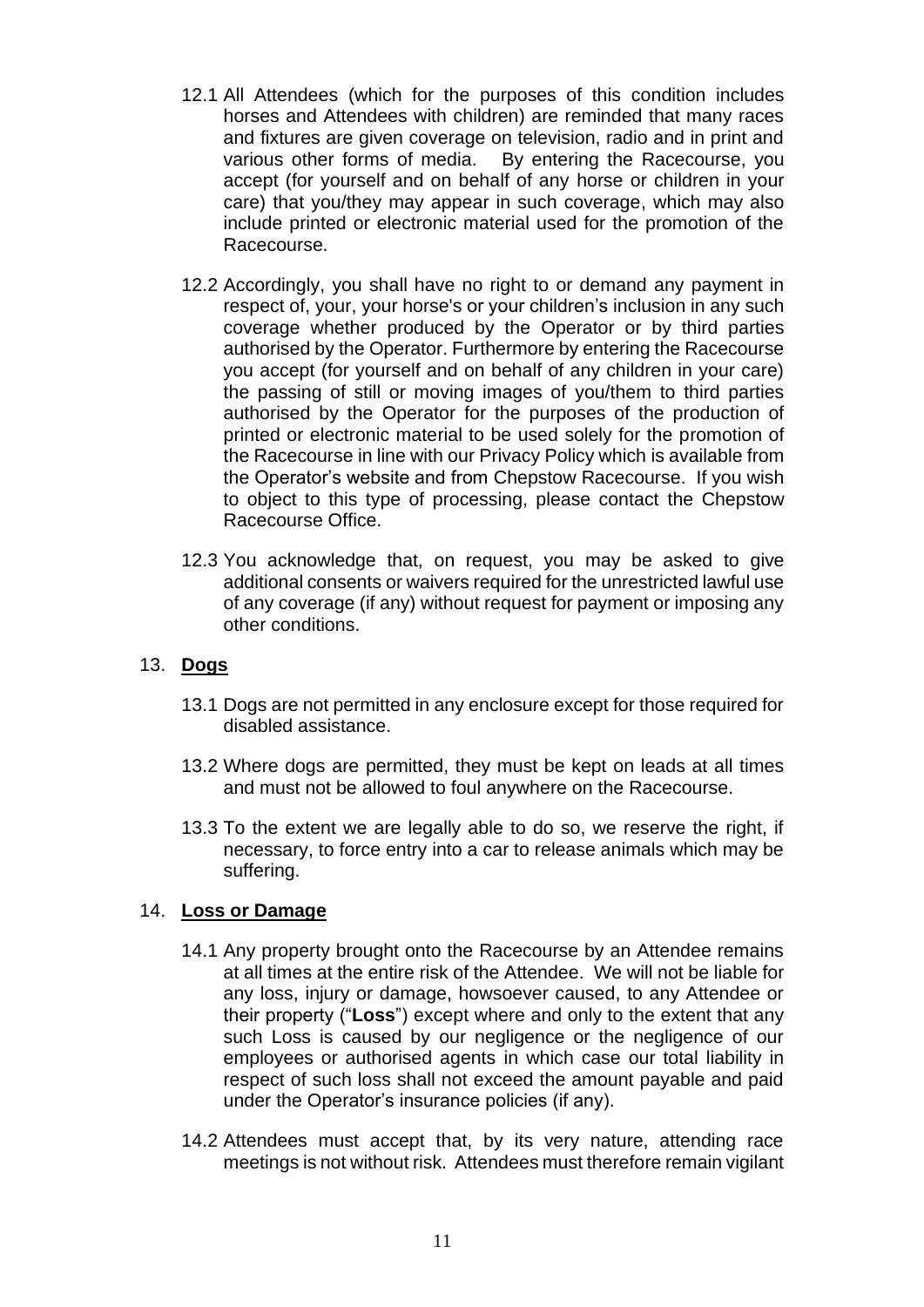and exercise a reasonable degree of caution and care for themselves and those around them at all times.

- 14.3 Subject to Conditions 14.4 and 14.5, we shall have no liability for any indirect or consequential loss, damage, costs or expenses, any loss of profits, loss of opportunity or loss of revenue whether foreseeable or not.
- 14.4 Nothing in these Conditions shall limit or exclude our liability in respect of death or personal injury caused by our negligence or fraudulent act or omission or for any other liability which cannot by law be excluded or limited.
- 14.5 Nothing in these Conditions shall affect the statutory rights of any Attendee attending the Racecourse as a consumer.
- 14.6 You are responsible for any damage you cause (or a child in your care causes) to the Racecourse, any fixtures and fittings or goods or equipment owned by or in the possession of the Operator at the Racecourse and for any damage caused to the property of any other person or business present at the Racecourse.

#### <span id="page-11-0"></span>15. **Parking**

- 15.1 All vehicles parked or stored within the Racecourse and any land surrounding the Racecourse owned or controlled by the Operator are parked at the owner's risk and the Operator accepts no responsibility for such vehicles or their contents.
- 15.2 All vehicles must be driven with the utmost care whilst on the Racecourse and all vehicle drivers must comply with all instructions of staff and other officials at the Racecourse. Vehicles must only be driven along routes and parked in areas specifically designated by the Operator. We reserve the right to require that any vehicle be moved, or to move any vehicle, if it is not parked in an area designated by the Operator or if it is otherwise obstructing the smooth operation of the Racecourse or represents a safety hazard.

#### <span id="page-11-1"></span>16. **Abandoned or Delayed Racing and Other Events Affecting Racing**

- 16.1 Race fixtures and races may be abandoned at any time by the Operator or in accordance with directions from the British Horseracing Authority and any successor body, the police or other emergency services. Fixtures and races may also be delayed or abandoned in other circumstances beyond our reasonable control.
- 16.2 In the event of any fixture being abandoned the refund policy is as set out below:
	- (a) abandonment before completion of the first race badge valid for another race meeting or full refund,
	- (b) abandonment before completion of the third race 50% refund,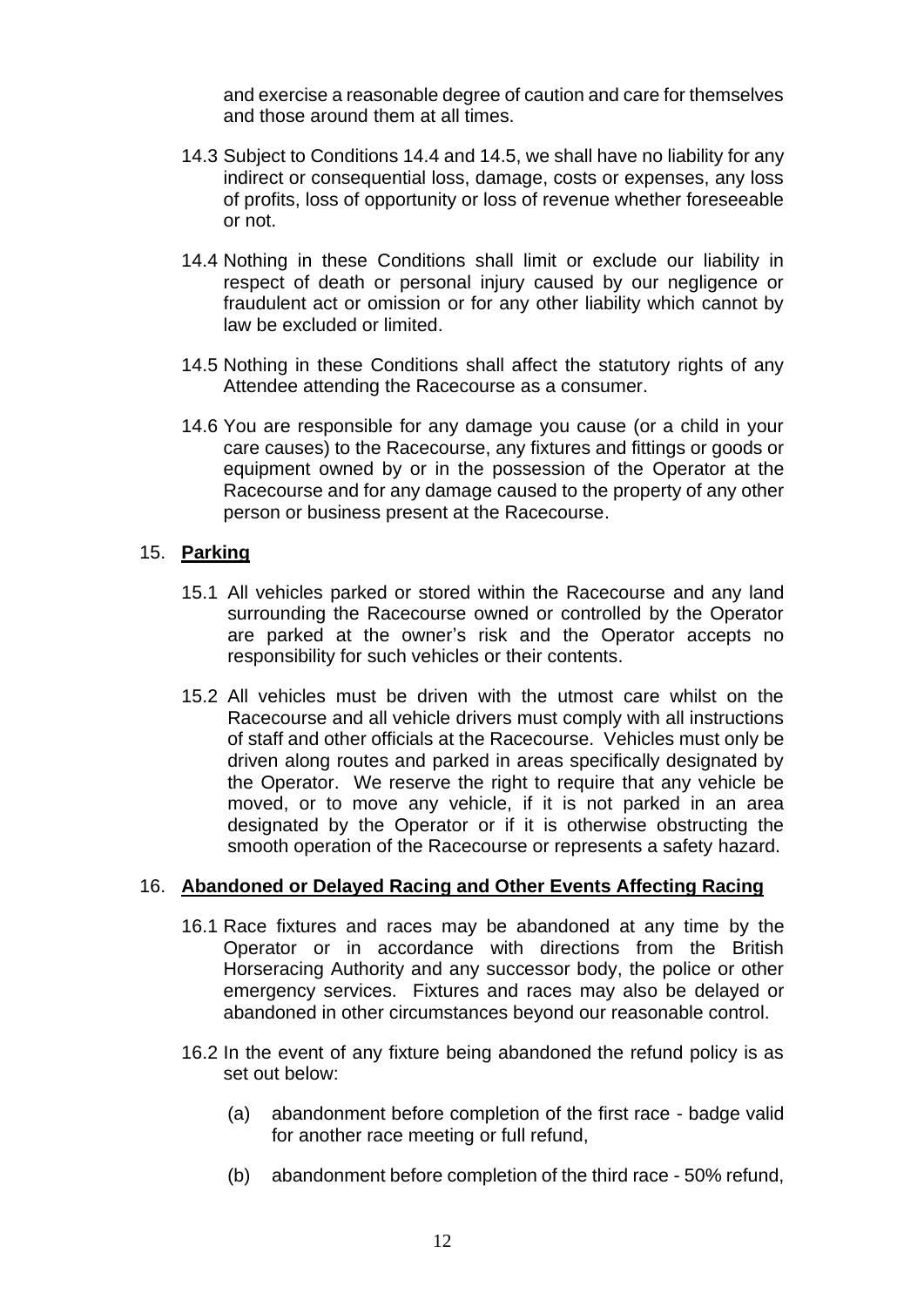- (c) abandonment thereafter no refund
- 16.3 In the event that a refund is due to an Attendee pursuant to the Operator's refund policy, refunds cannot be made on racedays. To obtain a refund Attendees should send their Ticket with full address details, within 3 months of the date of the race meeting to Chepstow Racecourse, St Lawrence Road, Chepstow, NP16 6BE*.*
- 16.4 Save as set out in these Conditions, we will have no further liability in relation to any abandoned or delayed racing.
- 16.5 We give no guarantee that any race or race meeting will take place; nor do we give any representation or warranty concerning the nature or quality of any race or meeting which may be held at the Racecourse.
- 16.6 Save as provided above, we shall not be liable to any Attendee if and to the extent that any failure or omission by us results from any event beyond our reasonable control such as, but not limited to, war, acts of terrorism, civil disturbance, any order or act of a governmental or regulatory body, fire, flood, severe adverse weather conditions, labour dispute, lock-out, disease, epidemic or other circumstances concerning the healthcare or well-being of humans and/or animals.
- 16.7 It is responsibility of the Attendee to check whether a raceday has been cancelled or rescheduled and the date and time or any rescheduled race or raceday.

#### <span id="page-12-0"></span>17. **Ancillary Events**

- 17.1 In addition to races, other events (such as live music) may be scheduled to take place at the Racecourse on a raceday (an "**Ancillary Event**").
- 17.2 Attendees acknowledge that an Ancillary Event may be scheduled to take place outdoors and an Ancillary Event may be delayed, cancelled or re-scheduled at any time by the Operator due to circumstances beyond our reasonable control (including, without limitation due to adverse weather conditions). Where reasonably necessary, the Operator reserves the right to make alterations to the published programme relating to the Ancillary Event.
- 17.3 In the event that any Ancillary Event is delayed, cancelled or rescheduled, the refund policy as set out in the Customer Cancellation and Refund Policy shall apply.
- 17.4 In the event that a refund is due to an Attendee pursuant to the Operator's refund policy, refunds cannot be made on racedays. To obtain a refund Attendees should send their Ticket with full address details, within 3 months of the date of the race meeting to Chepstow Racecourse, St Lawrence Road, Chepstow, NP16 6BE.